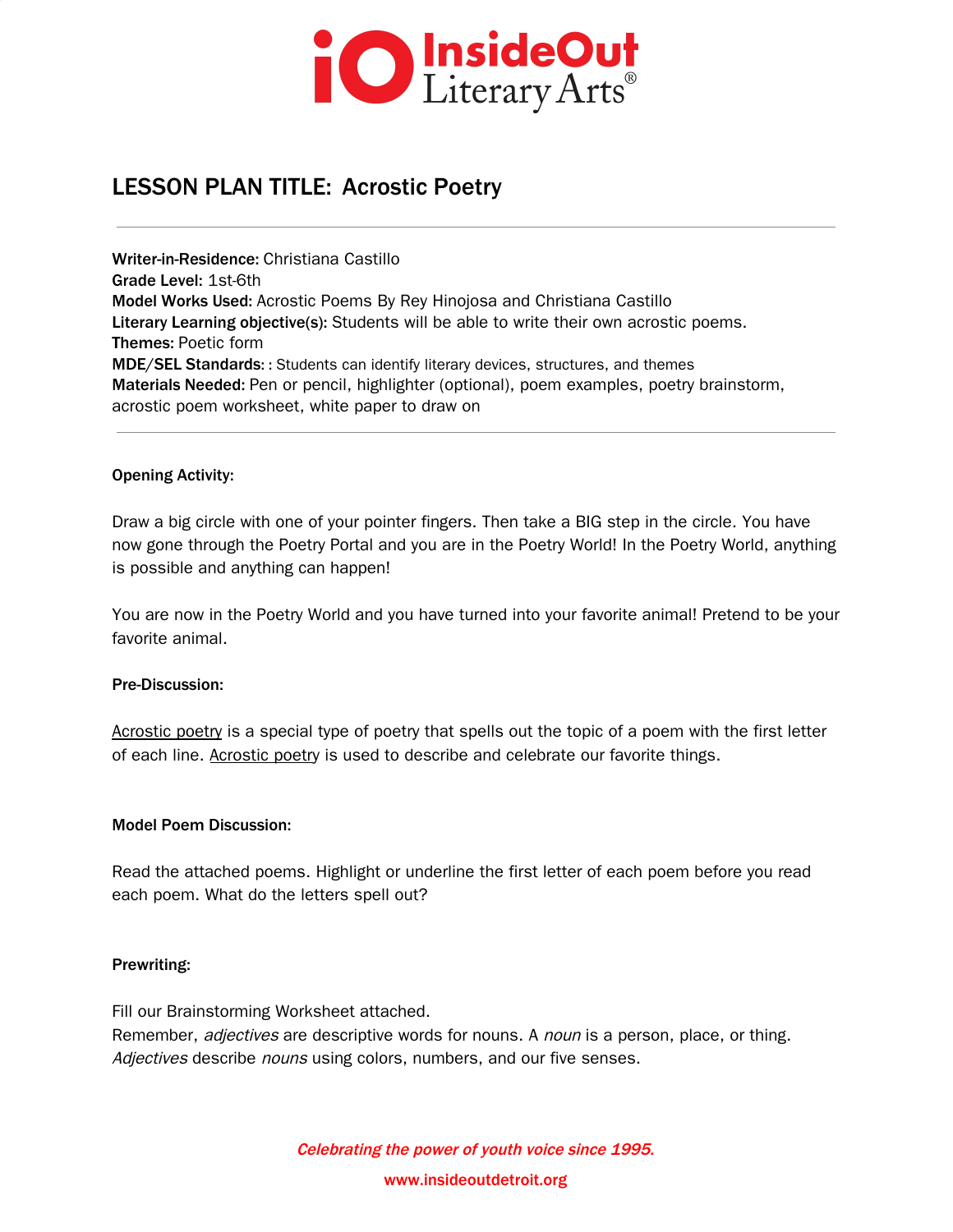

#### Writing Prompt:

Create two acrostic poems. The poems can be about absolutely anything! If you have a hard time picking a topic write about your favorite animals or favorite foods. Write your topic on the lines going down the page before you start writing your poem. The longer the word that your topic is, the more challenging it will be to write an Acrostic Poem. Try to start off with a three to four letter topic and then keep challenging yourself. Use the worksheet to write your poems.

#### Share / Reflect:

After you finish writing your poems draw a picture to compliment your poem. If possible share your poem with a family member or over the phone with a loved one. How did you choose your topic when writing your Acrostic poem? Was it challenging to write an Acrostic poem? What was fun about it? Would you write an Acrostic poem again?

#### Supplemental Materials

Poems by Christiana Castillo and Rey Hinojosa, Brainstorming Sheet, Poem Worksheet

#### Check/Highlight all that apply

- ❏ Text by a contemporary/diverse author
- ❏ Translated text
- ❏ Visual Thinking Strategies
- ❏ Close reading or other analysis
- ❏ A step of the writing process
- ❏ Planning & Reflection Strategy
- ❏ New device, concept or theme
- ❏ Social-Emotional Learning
	- ❏ Self-Management
		- ❏ Social Awareness
			- ❏ Relationship Skills
		- ❏ Responsible-Decision Making
		- ❏ Self-Awareness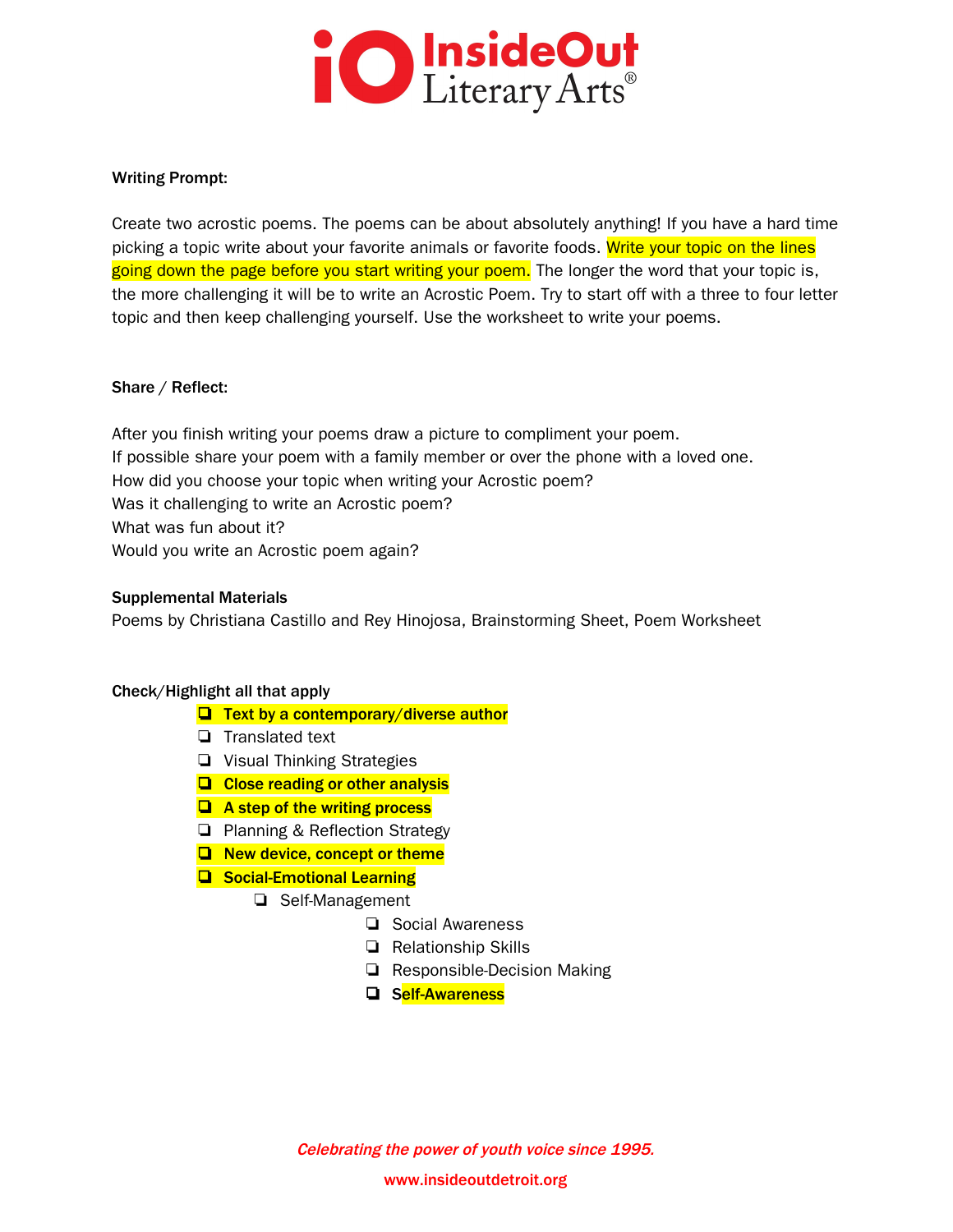

### **Acrostic Poem Examples**

### **Lovely Elephants**

By: Christiana Castillo

**E**ven though they are quite **L**arge, elephants are lovely **E**verytime I see one I smile **P**lease treat Elephants kindly **H**appiness starts with elephants **A**nd making sure they are safe **N**ever forget how awesome they are **T**hey are the best **S**uper wonderful

**Curious Cats** By: Christiana Castillo

**C**urious creatures **A**lways sleeping or playing **T**errific and talented animals

## **Who's A Good Boy?**

By: Rey Hinojosa

**D**igging **O**ften, but always a **G**ood boy

**Cat Nap** By: Rey Hinojosa

**C**urled up **A**nother yawn **T**o nap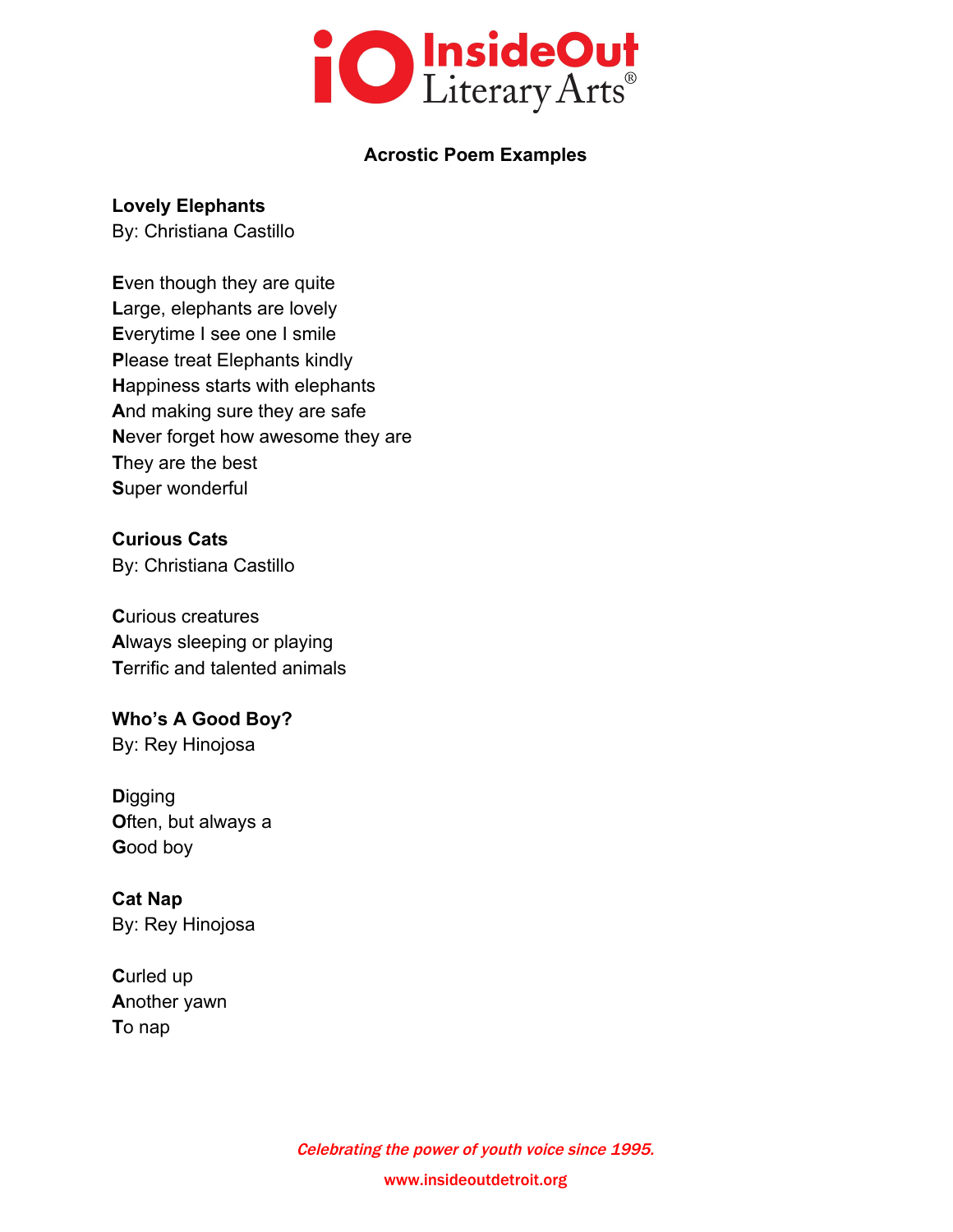

## **Acrostic Brainstorming**

| Name:                                        |
|----------------------------------------------|
|                                              |
| List five adjectives to describe your topic: |
| 1.                                           |
| 2.                                           |
| 3.                                           |
| 4.                                           |
| 5.                                           |
| How does your topic make you feel?           |

What does your topic do? If it's an animal, what does your topic do for fun? If it's food, how is it made?

\_\_\_\_\_\_\_\_\_\_\_\_\_\_\_\_\_\_\_\_\_\_\_\_\_\_\_\_\_\_\_\_\_\_\_\_\_\_\_\_\_\_\_\_\_\_\_\_\_\_\_\_\_\_\_\_\_\_\_\_\_\_\_\_\_\_\_\_\_\_

\_\_\_\_\_\_\_\_\_\_\_\_\_\_\_\_\_\_\_\_\_\_\_\_\_\_\_\_\_\_\_\_\_\_\_\_\_\_\_\_\_\_\_\_\_\_\_\_\_\_\_\_\_\_\_\_\_\_\_\_\_\_\_\_\_\_\_\_\_\_

\_\_\_\_\_\_\_\_\_\_\_\_\_\_\_\_\_\_\_\_\_\_\_\_\_\_\_\_\_\_\_\_\_\_\_\_\_\_\_\_\_\_\_\_\_\_\_\_\_\_\_\_\_\_\_\_\_\_\_\_\_\_\_\_\_\_\_\_\_\_

\_\_\_\_\_\_\_\_\_\_\_\_\_\_\_\_\_\_\_\_\_\_\_\_\_\_\_\_\_\_\_\_\_\_\_\_\_\_\_\_\_\_\_\_\_\_\_\_\_\_\_\_\_\_\_\_\_\_\_\_\_\_\_\_\_\_\_\_\_\_

\_\_\_\_\_\_\_\_\_\_\_\_\_\_\_\_\_\_\_\_\_\_\_\_\_\_\_\_\_\_\_\_\_\_\_\_\_\_\_\_\_\_\_\_\_\_\_\_\_\_\_\_\_\_\_\_\_\_\_\_\_\_\_\_\_\_\_\_\_\_

\_\_\_\_\_\_\_\_\_\_\_\_\_\_\_\_\_\_\_\_\_\_\_\_\_\_\_\_\_\_\_\_\_\_\_\_\_\_\_\_\_\_\_\_\_\_\_\_\_\_\_\_\_\_\_\_\_\_\_\_\_\_\_\_\_\_\_\_\_\_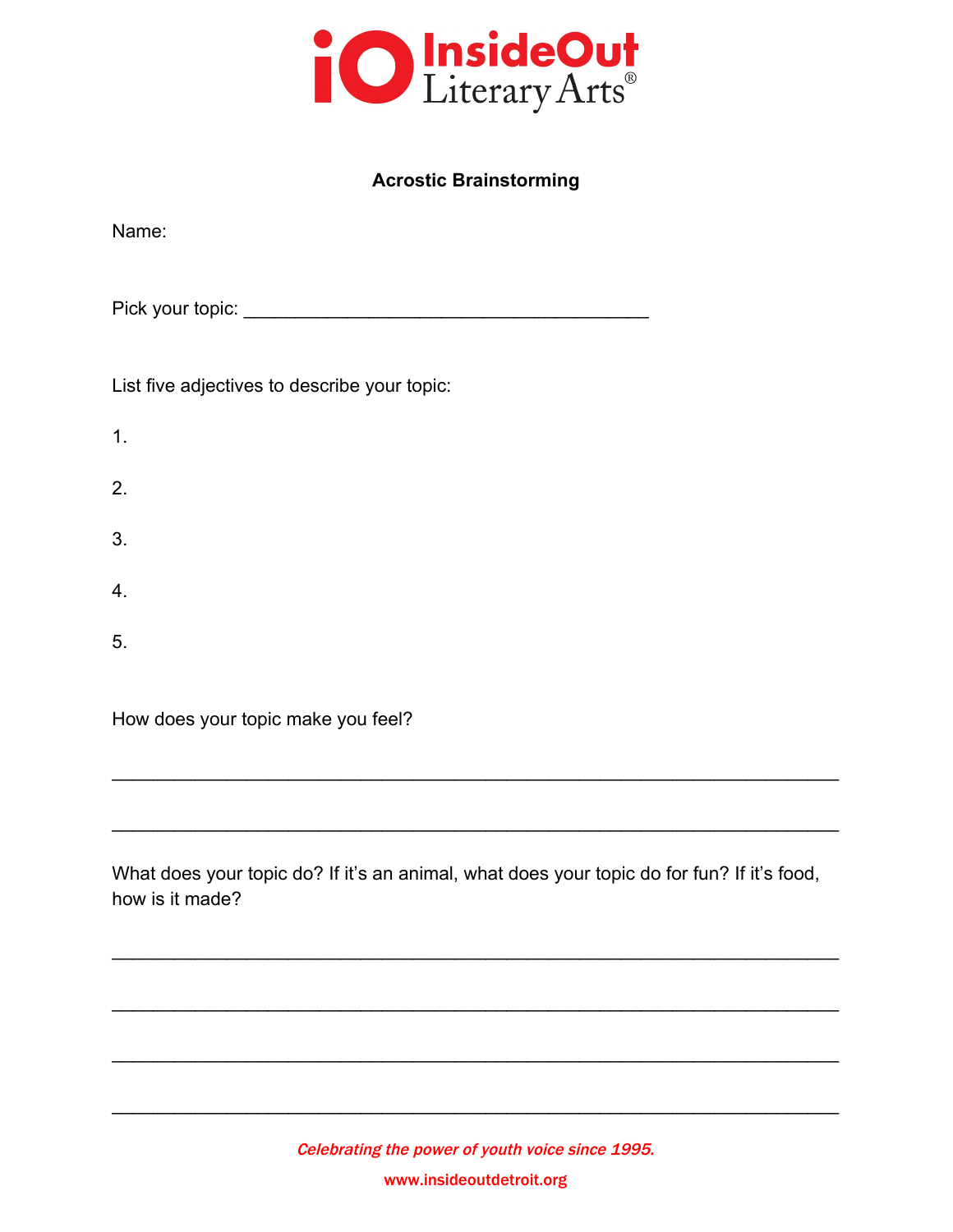

| <b>Acrostic Poetry Worksheet</b> |  |
|----------------------------------|--|
|----------------------------------|--|

Name:

Title:

Title: